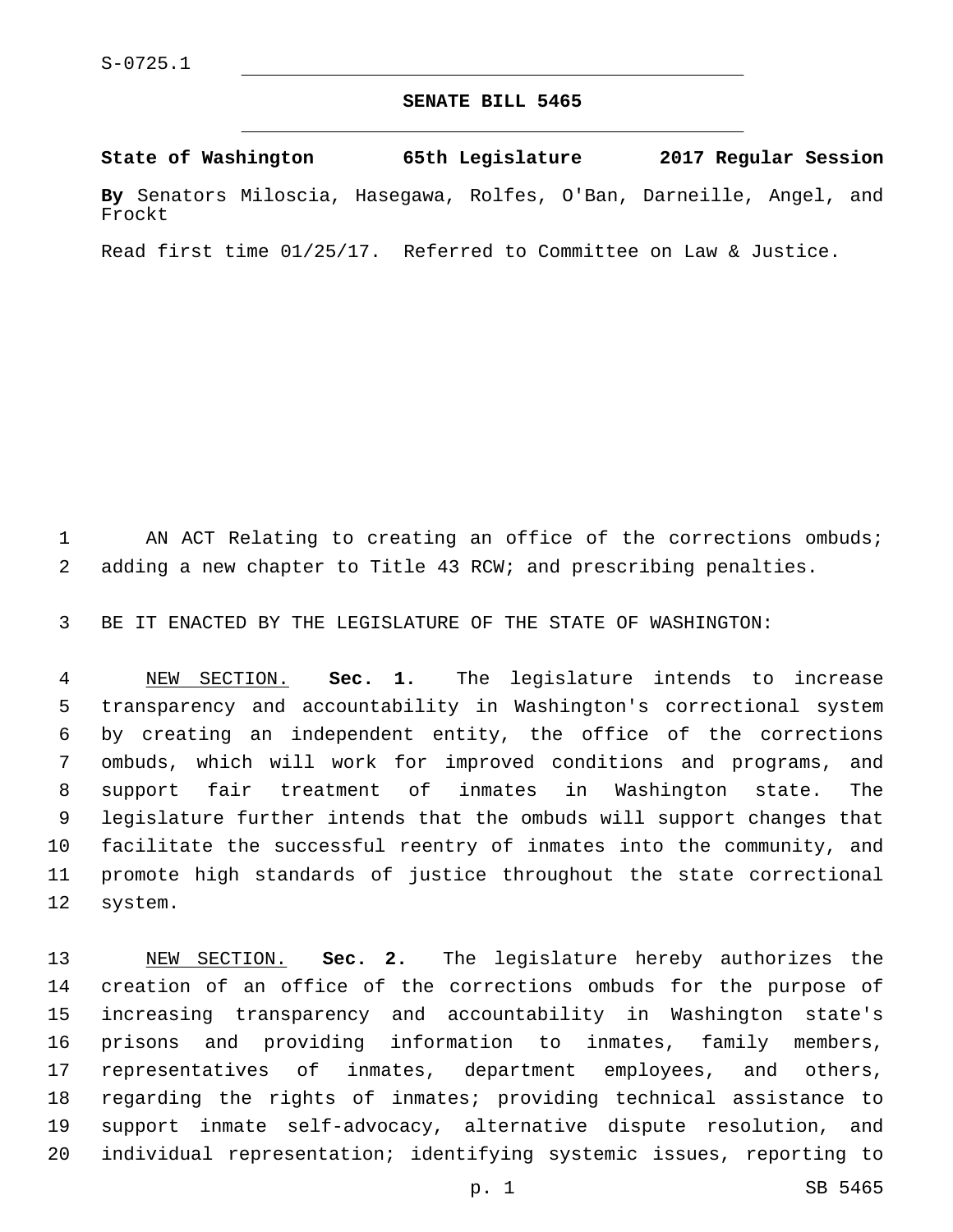the legislature, and advocating for systemic reform; and monitoring and promoting compliance with statutes, rules, and policies pertaining to conditions of correctional facilities and the rights of inmates.4

 NEW SECTION. **Sec. 3.** The definitions in this section apply throughout this chapter unless the context clearly requires otherwise.

 (1) "Abuse" means any act or failure to act by a department employee, subcontractor, or volunteer which was performed, or which was failed to be performed, knowingly, recklessly, or intentionally, and which caused, or may have caused, injury or death to an inmate.

 (2) "Corrections ombuds" or "ombuds" means the corrections ombuds, staff of the corrections ombuds, and volunteers with the 14 office of the corrections ombuds.

 (3) "Council" means the ombuds advisory council established in 16 section  $4(1)$  of this act.

(4) "Department" means the department of corrections.

 (5) "Inmate" means a person committed to the custody of the department including, but not limited to, persons residing in a correctional institution or facility; persons released from such facility on furlough, work release, or community custody; and persons received from another state, another state agency, a county, or the 23 federal government.

 (6) "Neglect" means a negligent act or omission by any department employee, subcontractor, or volunteer which caused, or may have 26 caused, injury or death to an inmate.

(7) "Office" means the office of the corrections ombuds.

 (8) "Organization" means the private nonprofit organization that 29 operates the office of the corrections ombuds.

 NEW SECTION. **Sec. 4.** (1) No later than August 1, 2017, the governor shall convene an ombuds advisory council with several purposes in support of the ombuds function. The council shall participate in a priority setting process for the purpose of developing priority recommendations to the ombuds, review data collected by the ombuds, review reports issued by the ombuds prior to their release, and make recommendations to the ombuds regarding the accomplishment of its purposes. The council also has authority to issue its own reports and recommendations. The council must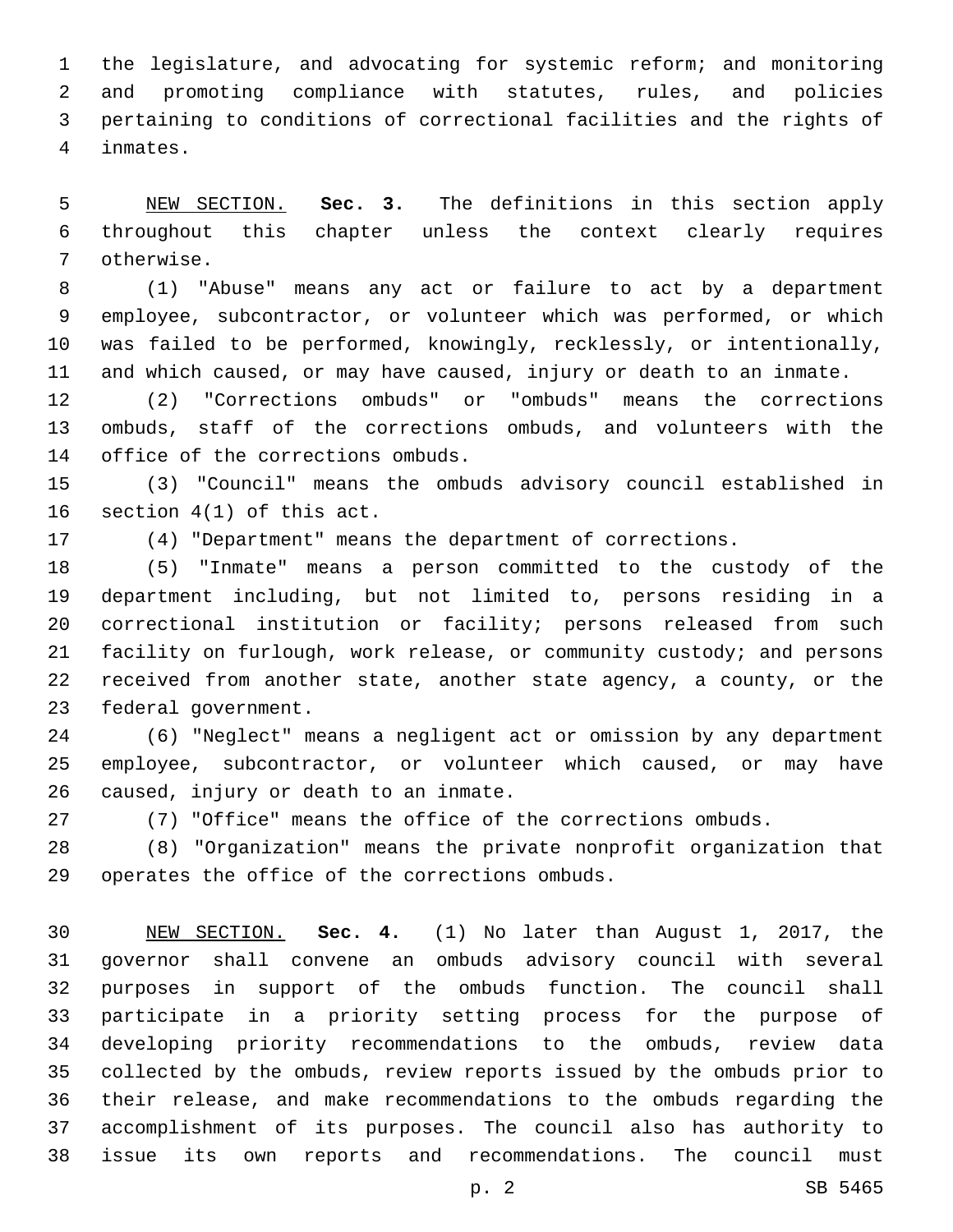biannually review ombuds performance, reporting to the governor and the legislature regarding its findings. The council must provide the legislature with recommendations regarding the ombuds budget and changes in the law that would enhance ombuds effectiveness.

 (2) The council initially consists of one democrat and one republican member of the legislature, to be nominated by the chairs of the senate committee on law and justice and the house of representatives committee on public safety. These members shall 9 select the following additional members:

 (a) One former inmate who has successfully reintegrated into the 11 community and is no longer in the custody of the department;

12 (b) Two family members of a current inmate;

 (c) One expert with significant criminal justice or correctional experience who is not an employee or contractor with the state of 15 Washington;

 (d) A community member with extensive knowledge and experience in issues related to racial, ethnic, or religious diversity within the 18 correctional system;

 (e) A community member with extensive knowledge and experience in the accommodation needs of individuals with disabilities; and

 (f) A community member with dispute resolution training who has experience working in the criminal justice or corrections field.

(3) The council also includes:23

 (a) The department staff serving as the internal ombuds, if any; and

 (b) A bargaining unit representative, as selected by the 27 membership of the bargaining unit.

 (4) After the full membership is attained, the council shall develop a process for replacing members in case of resignation or 30 expiration of terms.

 (5) Councilmembers serve a term of three years, except that the council shall create and implement a system of staggered terms, and no member may serve more than two consecutive terms. The council shall convene at least quarterly. Councilmembers will serve without compensation, except that funds appropriated for the implementation of this act may be used to reimburse members who are not employees of Washington state for expenses necessary to the performance of their 38 duties.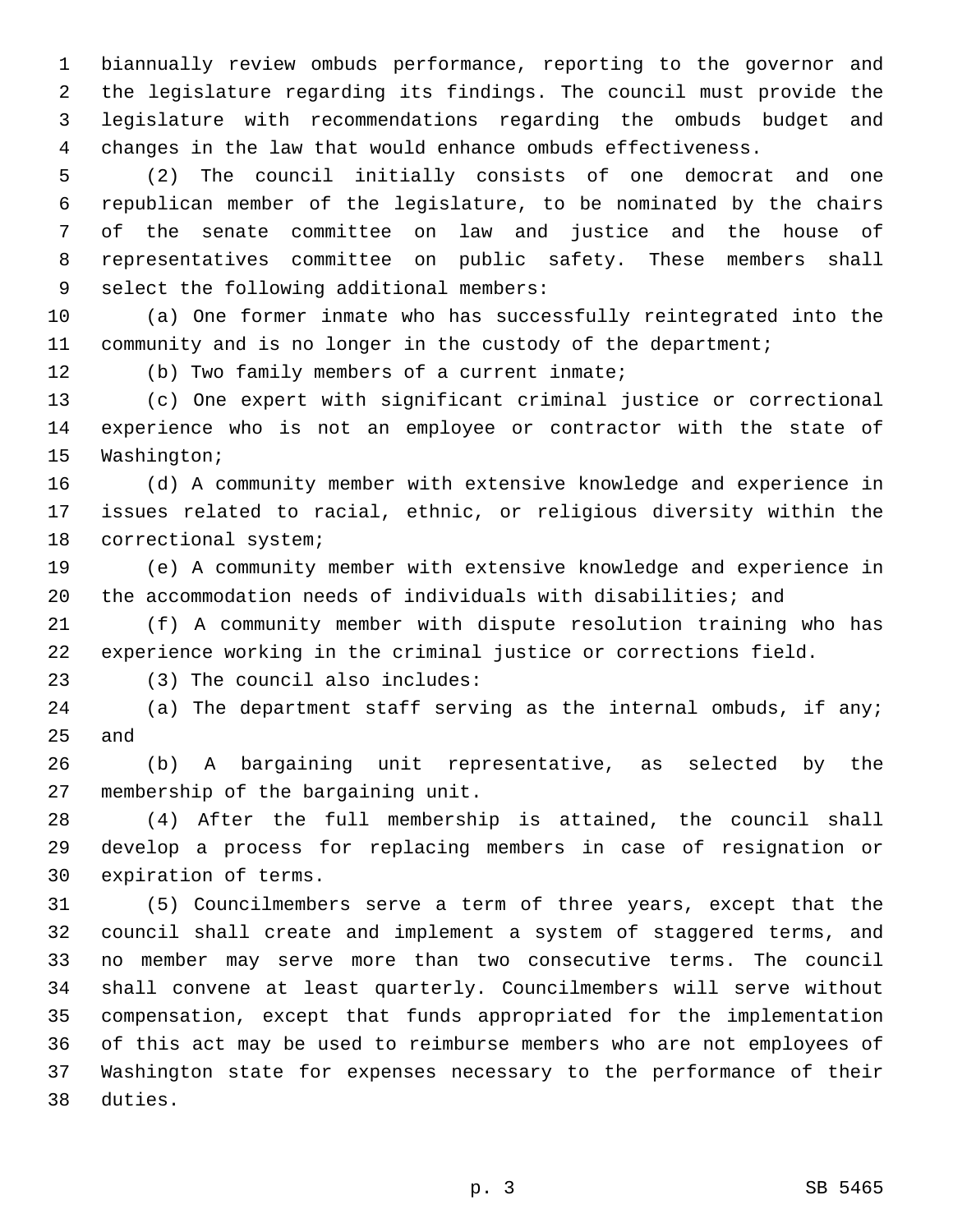NEW SECTION. **Sec. 5.** (1) The governor shall designate, by a competitive bidding process, the nonprofit organization that will contract to operate the office of the corrections ombuds. The selection process must include direct stakeholder participation in the development of the request for proposals, evaluation of bids, and final selection. The governor shall select an organization that possesses, directly or through subcontracts, significant legal expertise, competence with mediation and alternative dispute resolution, and experience working within criminal justice and correctional environments addressing issues relating to chemical dependency treatment, disability and disability-related accommodation, respect for racial, ethnic, and religious diversity, and other civil rights and conditions issues. The selected organization must have experience and the capacity to effectively communicate regarding criminal justice issues with policymakers, stakeholders, and the general public, and must be prepared and able to provide all program and staff support necessary, directly or through subcontracts, to carry out all duties of the office.

 (2) The contracting organization and its subcontractors, if any, are not state agencies or departments, but instead are private, independent entities operating under contract with the state.

 (3) The governor may not revoke the designation of the organization contracted to provide the services of the office of the corrections ombuds except upon a showing of neglect of duty, misconduct, or inability to perform duties. Prior to revoking the designation, the state must provide notice and an opportunity for the organization, the ombuds, and the public to comment upon the proposed revocation, and must provide the organization an opportunity to 29 appeal the decision to the state supreme court.

## NEW SECTION. **Sec. 6.** (1) The ombuds shall:

 (a) Establish priorities for use of the limited resources 32 appropriate pursuant to this  $acti$ 

 (b) Maintain a statewide toll-free telephone number, a collect telephone number, a web site, and a mailing address for the receipt 35 of complaints and inquiries;

 (c) Provide information, as appropriate, to inmates, family members, representatives of inmates, department employees, and others 38 regarding the rights of inmates;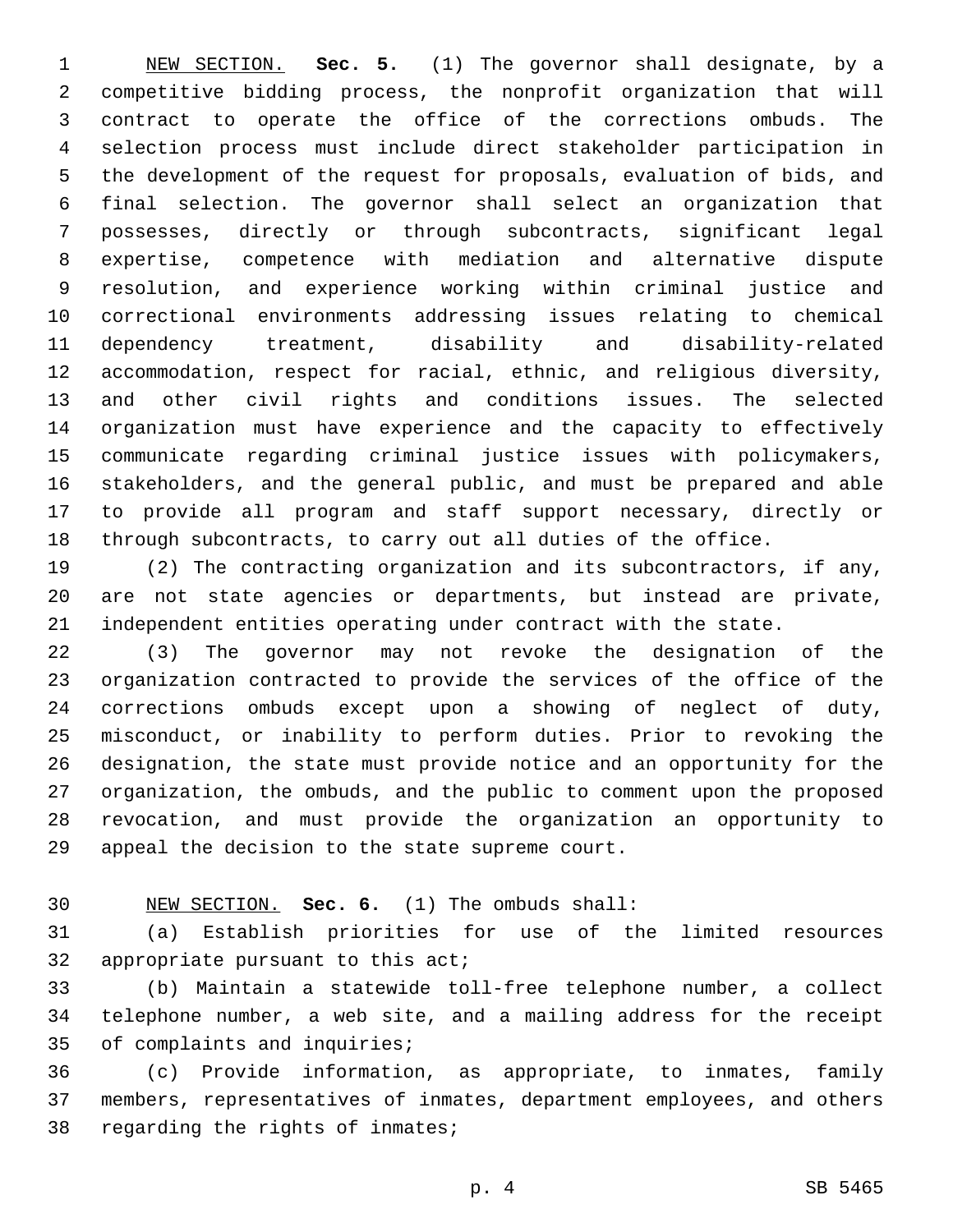(d) Provide technical assistance to support inmate participation in self-advocacy, utilizing existing kite, grievance, and appeal 3 procedures;

 (e) Monitor department compliance with applicable federal, state, and local laws, rules, regulations, and policies with a view toward 6 protecting the rights of inmates;

 (f) Monitor and participate in legislative and policy developments affecting correctional facilities and advocate for systemic reform aimed toward protecting the rights of inmates;

 (g) Establish a statewide uniform reporting system to collect and analyze data related to complaints regarding the department;

 (h) Establish procedures to receive, investigate, and resolve 13 complaints;

 (i) Submit annually to the council, by November 1st of each year, a report analyzing the work of the office, including any 16 recommendations; and

 (j) Adopt and comply with policies and procedures necessary to 18 implement this chapter.

 (2)(a) The ombuds may initiate and attempt to resolve an investigation upon his or her own initiative, or upon receipt of a complaint from an inmate, a family member, a representative of an inmate, a department employee, or others, regarding:

23 (i) Abuse or neglect;

24 (ii) Department decisions or actions;

25 (iii) Inactions or omissions;

26 (iv) Policies, rules, or procedures; or

(v) Alleged violations of law.27

 (b) The ombuds may decline to investigate any complaint as 29 provided by the rules adopted under this chapter.

 (c) The ombuds may not investigate any complaints relating to an inmate's underlying criminal conviction.31

 (d) The ombuds may not investigate a complaint from a department employee that relates to the employee's employment relationship with 34 the department.

 (e) The ombuds may refer complainants and others to appropriate 36 resources, agencies, or departments.

 (f) The ombuds may not levy any fees for the submission or 38 investigation of complaints.

 (g) At the conclusion of an investigation of a complaint, the ombuds must render a decision on the merits of each complaint and,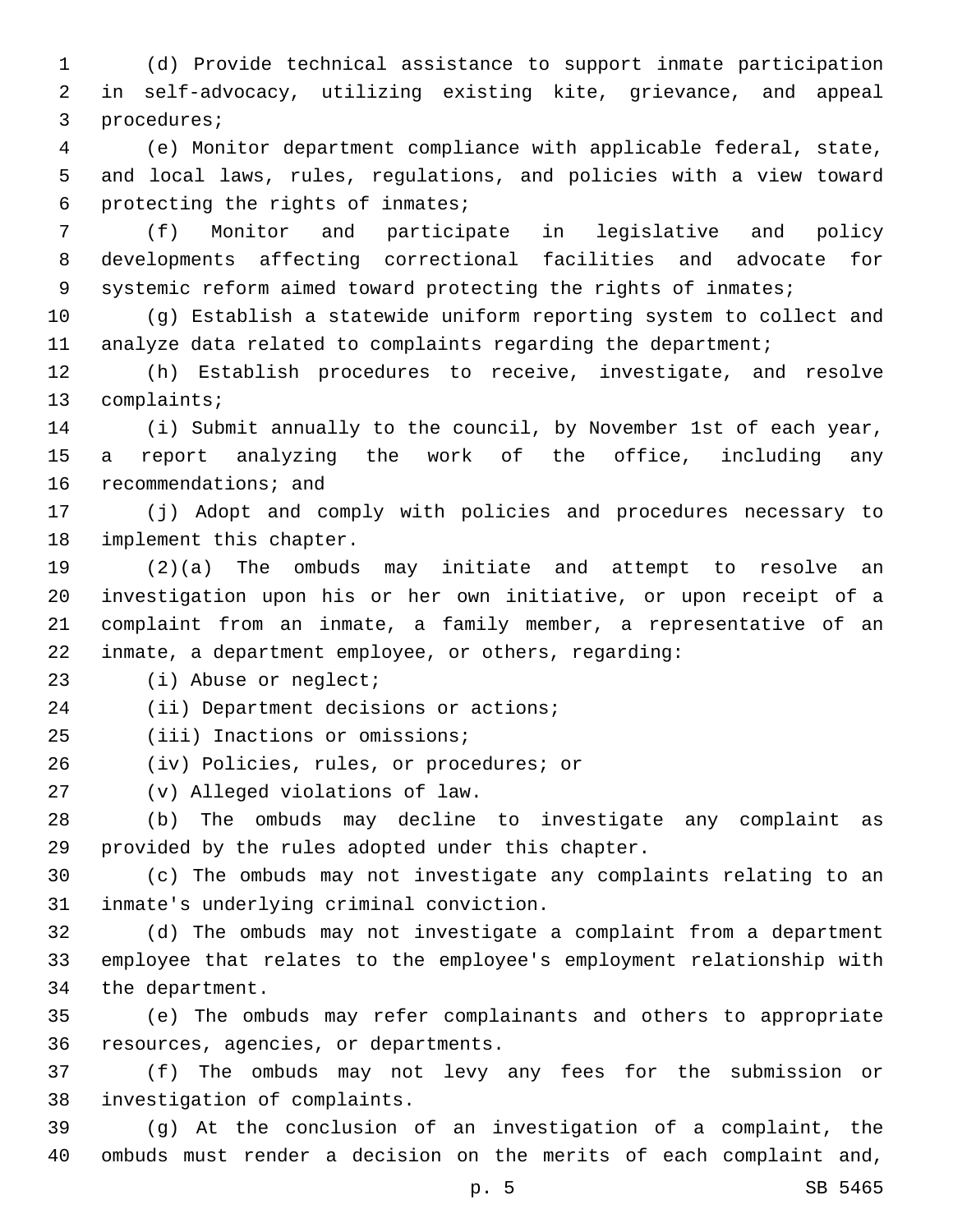subject to the confidentiality provisions of section 8 of this act, communicate the decision to the inmate, if any, and to the department. The ombuds must state their recommendations and reasoning if, in the ombuds' opinion, the department or any employee thereof 5 should:

(i) Consider the matter further;6

7 (ii) Modify or cancel any action;

8 (iii) Alter a rule, practice, or ruling;

(iv) Explain in detail the administrative action in question;

10 (v) Rectify an omission; or

11 (vi) Take any other action.

 (h) If the ombuds so requests, the department must, within the time specified, inform the ombuds about any action taken on the recommendations or the reasons for not complying with the 15 recommendations.

 (i) After the conclusion of an investigation, if the ombuds believes that additional action is warranted, the ombuds may choose 18 to:

 (i) Report a finding of abuse, neglect, or other rights violation 20 to the appropriate committees of the legislature;

 (ii) Commence litigation, but state funds may not be used for 22 purposes of litigation;

 (iii) Take any additional action that the ombuds considers 24 appropriate.

 (j) Before announcing a conclusion or recommendation that expressly, or by implication, criticizes a person or the department, the ombuds must attempt to notify the person or the department. The ombuds may request to be notified by the department, within a specified time, of any action taken on any recommendation presented. The ombuds must notify the inmate, if any, of the actions taken by the department in response to the ombuds' recommendations.

 (3) This chapter does not require inmates to file a complaint with the ombuds in order to exhaust available administrative remedies for purposes of the prison litigation reform act of 1995, P.L. 104-134.

 NEW SECTION. **Sec. 7.** (1) The ombuds must have reasonable unaccompanied access to correctional facilities at all times necessary to conduct a full investigation of an incident of abuse or neglect. This authority includes the opportunity to interview any

p. 6 SB 5465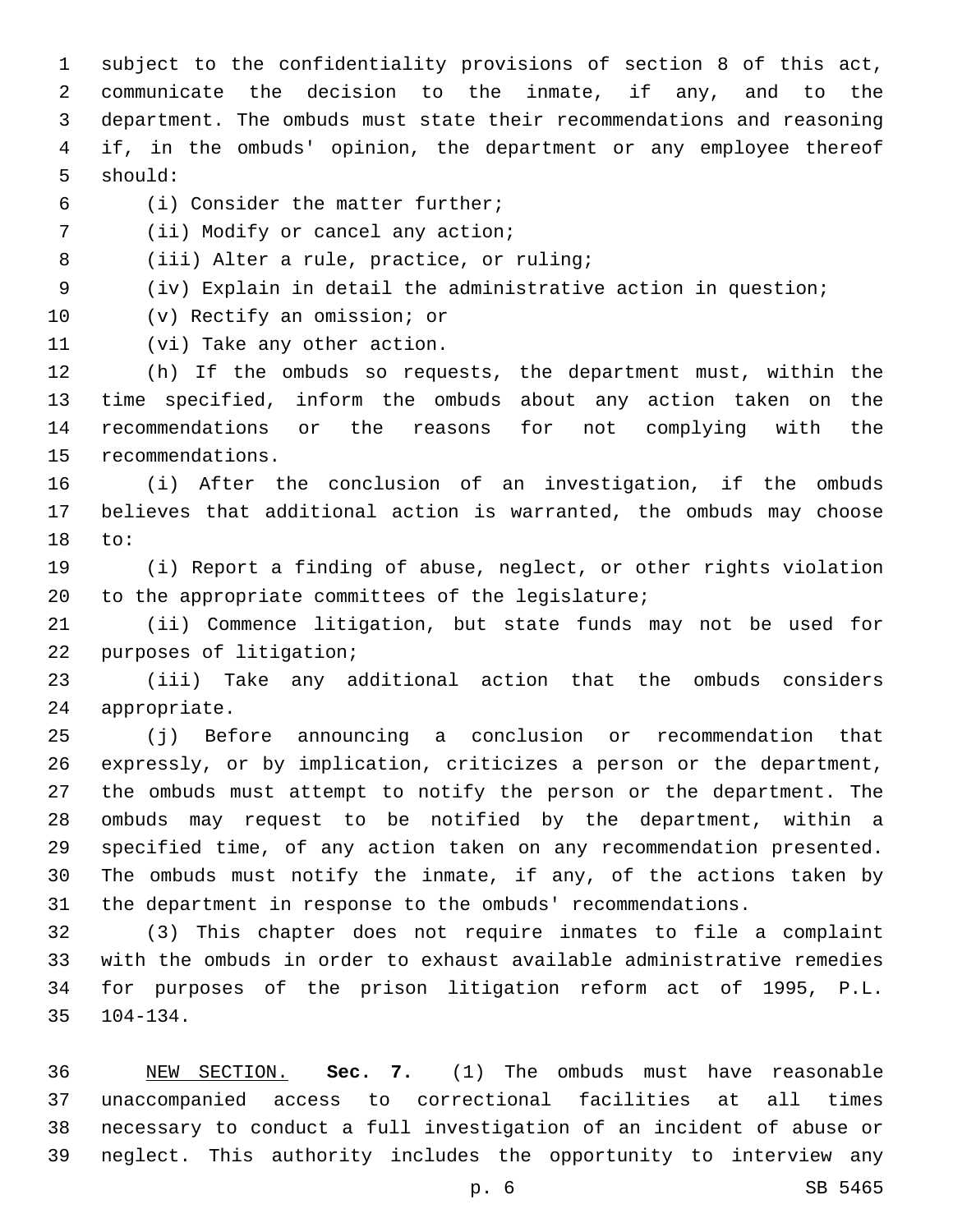inmate, department employee, or other person, including the person thought to be the victim of such abuse, who might be reasonably believed by the facility to have knowledge of the incident under investigation. Such access must be afforded, upon request by the 5 ombuds, when:

(a) An incident is reported or a complaint is made to the office;

 (b) The ombuds determines there is probable cause to believe that 8 an incident has or may have occurred; or

 (c) The ombuds determines that there is or may be imminent danger 10 of serious abuse or neglect of an inmate.

 (2) The ombuds must have reasonable unaccompanied access to department facilities, including all areas which are used by inmates, all areas which are accessible to inmates, and to programs for inmates at reasonable times, which at a minimum must include normal working hours and visiting hours. This access is for the purpose of:

 (a) Providing information about individual rights and the services available from the office, including the name, address, and 18 telephone number of the office;

 (b) Monitoring compliance with respect to the rights and safety 20 of inmates; and

 (c) Inspecting, viewing, photographing, and video recording all areas of the facility which are used by inmates or are accessible to 23 inmates.

 (3) Unaccompanied access to inmates includes the opportunity to meet and communicate privately and confidentially with individuals regularly, both formally and informally, by telephone, mail, and in 27 person.

 (4) The ombuds has the right to access, inspect, and copy all relevant information, records, or documents in the possession or control of the department that the ombuds considers necessary in an investigation of a complaint filed under this chapter, and the department must assist the ombuds in obtaining the necessary releases for those documents which are specifically restricted or privileged 34 for use by the ombuds.

 (a) When conducting an investigation of potential abuse or neglect, the ombuds must have access to relevant records not later than three business days after the ombuds makes a written request for 38 such records.

 (b) The ombuds must have immediate access, not later than twenty-four hours after the ombuds makes such a request, to relevant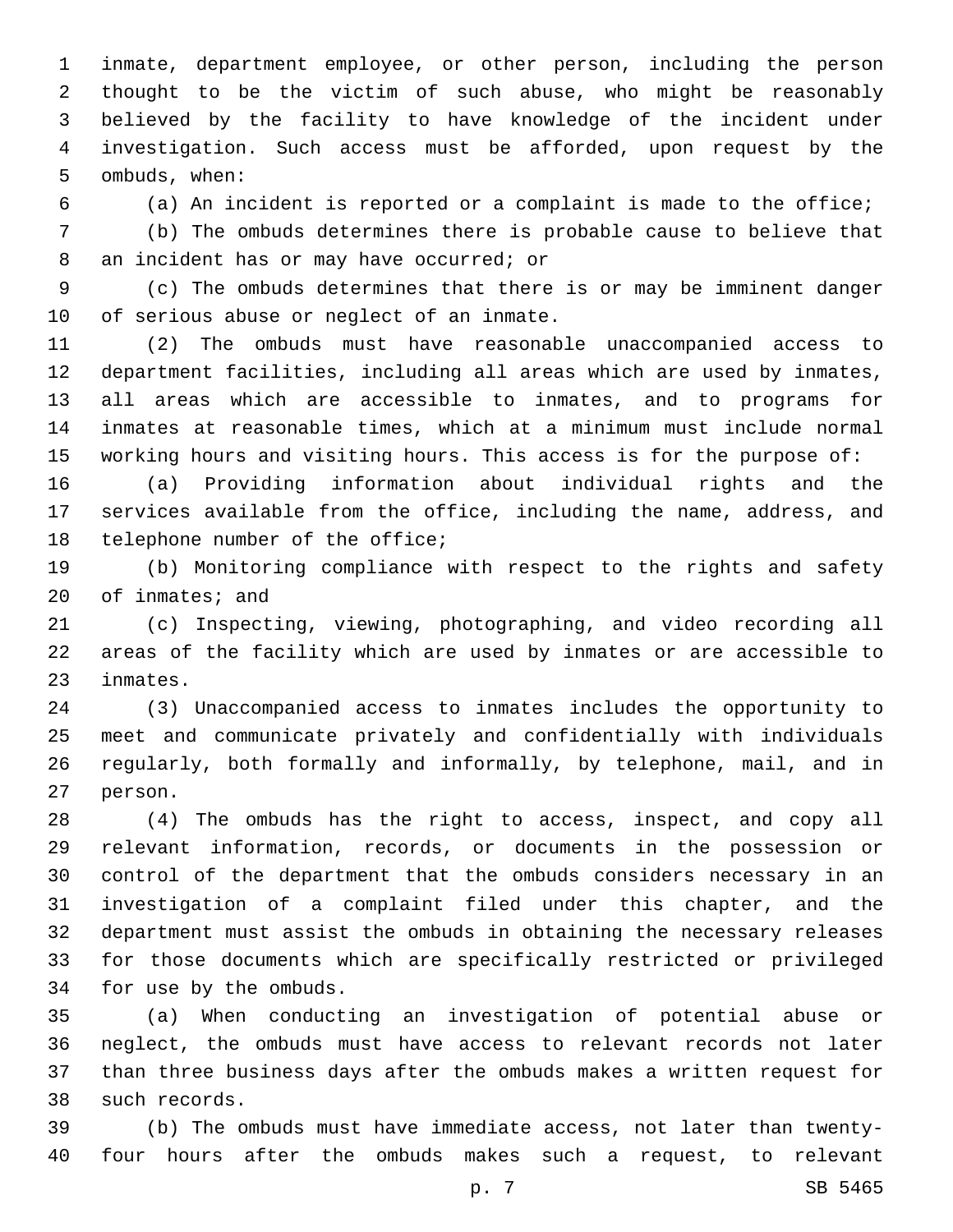records, without consent from another party, if the ombuds determines there is probable cause to believe that the health or safety of an inmate is in serious and immediate jeopardy, or in any case of death 4 of an inmate while in department custody.

 (5) A state or local government agency or entity that has records that are relevant to a complaint or an investigation conducted by the ombuds must provide the ombuds with access to such records.

 NEW SECTION. **Sec. 8.** (1) Correspondence and communication with the office is confidential and must be protected as privileged correspondence in the same manner as legal correspondence or communication.

 (2) The office shall establish confidentiality rules and procedures for all information maintained by the office.

 (3) The office shall preserve the confidentiality of information obtained while providing services, including general information, technical assistance, and investigations, to individuals, including inmates, family members and representatives of inmates, department employees, and others. Confidential information may not be disclosed unless the individual gives informed consent, the disclosure is impliedly authorized in order to carry out ombuds services, or the disclosure is authorized by subsection (4) of this section.

 (4) To the extent the ombuds reasonably believes necessary, the 23 ombuds:

 (a) Must reveal information obtained in the course of providing ombuds services to prevent reasonably certain death or substantial 26 bodily harm; and

 (b) May reveal information obtained in the course of providing ombuds services to prevent the commission of a crime.

 (5) If the ombuds receives personally identifying information about individual corrections staff during the course of an investigation that the ombuds determines is unrelated or unnecessary to the subject of the investigation or recommendation for action, the ombuds will not further disclose such information. If the ombuds determines that such disclosure is necessary to an investigation or recommendation, the ombuds will contact the staff member as well as the bargaining unit representative before any disclosure.